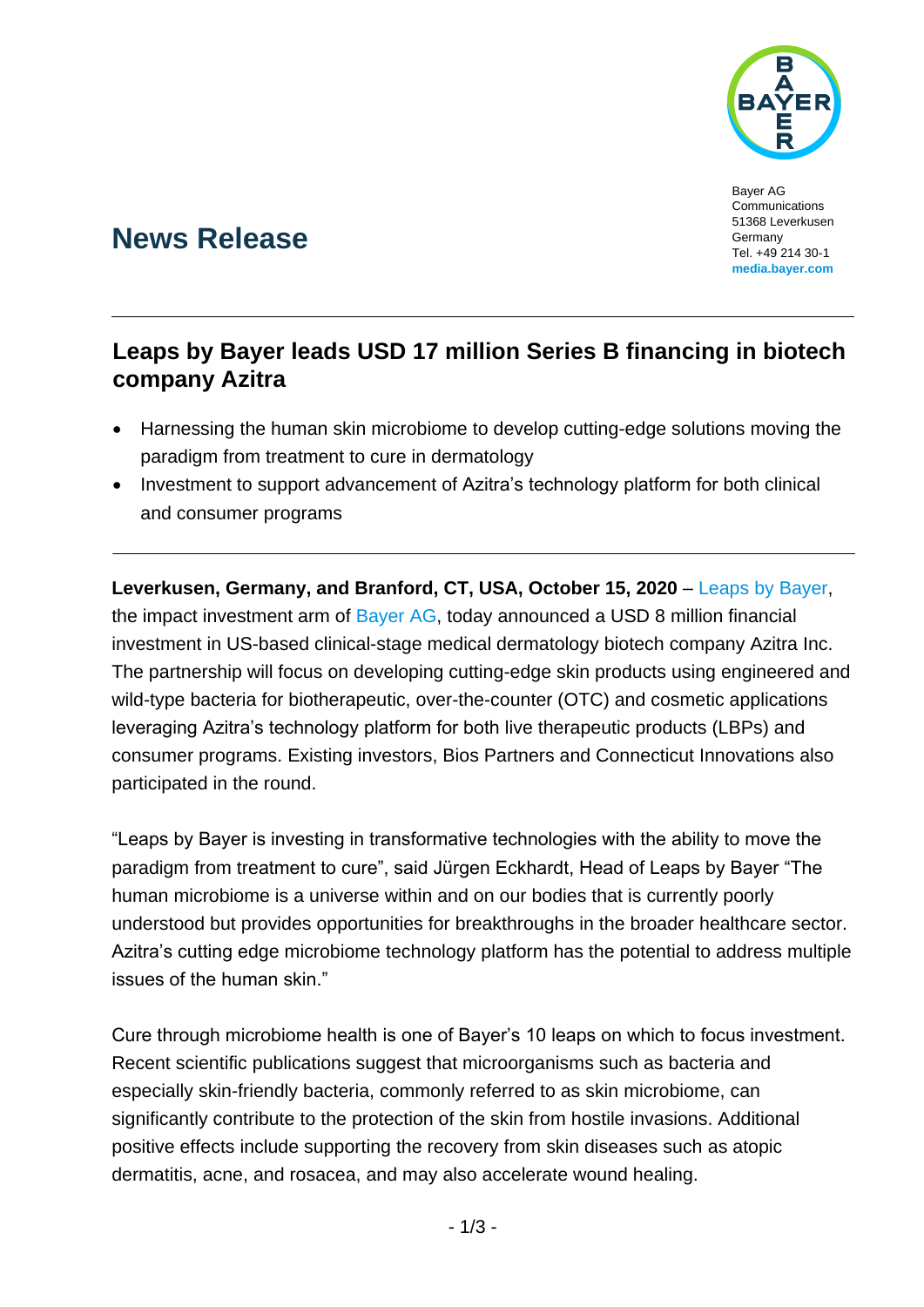Building on a joint development agreement [announced](https://media.bayer.com/baynews/baynews.nsf/id/Bayer-Azitra-partner-harness-human-microbiome-a-source-natural-products-sensitive-eczema-prone) in January 2020, Bayer and Azitra are collaborating to leverage Azitra's proprietary panel of Staphylococcus epidermidis strains to identify potential candidates for the treatment of adverse skin conditions and diseases.

"Our collaboration with Azitra will draw on a deep understanding of the skin microbiome to deliver breakthrough natural solutions for healthy skin. Developing science-based products to help consumers take care of their skin is an excellent expression of what we mean with our purpose: Science for a better life", Heiko Schipper, Member of the Board of Management of Bayer AG and President of Bayer Consumer Health, comments on the investment.

Azitra's versatile platform technology leverages proteomics, genetic engineering and the skin microbiome to develop therapeutic products for cancer therapy associated skin rashes, targeted orphan indications such as Netherton syndrome and atopic dermatitis.

"Azitra is excited to continue our Bayer partnership with this investment from Leaps by Bayer to advance our patented microbiome technology and demonstrate its potential for LBPs and the consumer market," said Richard Andrews, President and Chief Executive Officer of Azitra. "Bayer will provide valuable strategic insights for our consumer product development while we continue to move our therapeutic candidates into clinical testing for dermatologic indications."

### **About Azitra**

Azitra, Inc. is a clinical-stage medical dermatology company that combines the power of the microbiome with cutting-edge genetic engineering to treat skin disease. The company was founded in 2014 by scientists from Yale University and works with world-leading scientists in dermatology, microbiology, and genetic engineering to advance its pharmaceutical programs to treat cancer therapy associated skin rashes, targeted orphan indications and atopic dermatitis.

Learn more at [www.azitrainc.com](http://www.azitrainc.com/)

## **About Bayer and Leaps by Bayer**

Bayer is a global enterprise with core competencies in the life science fields of health care and nutrition. Its products and services are designed to benefit people by supporting